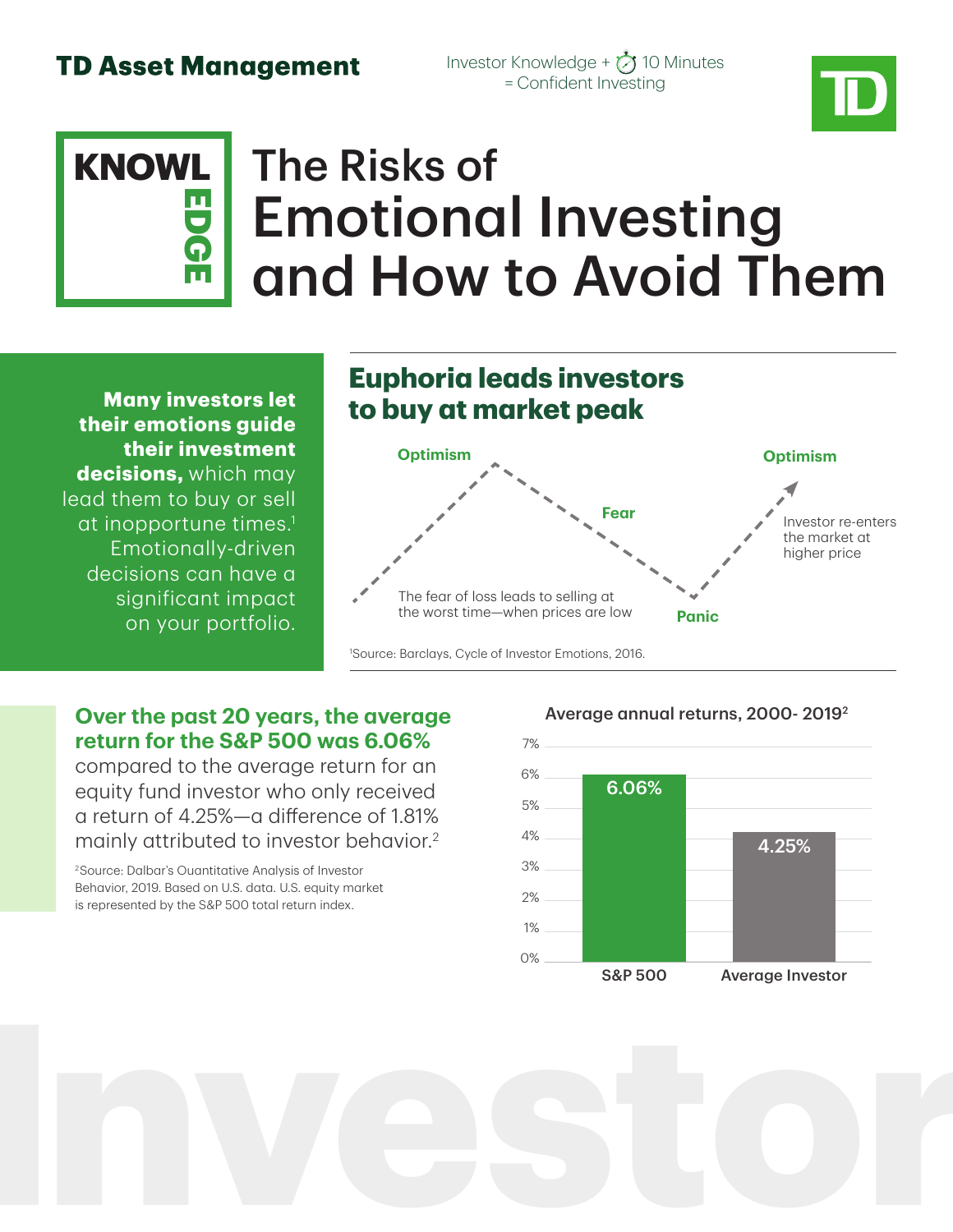# **Market fluctuations in history**

Do you hesitate when it comes to investing in the stock market? Maybe you feel that the time is not right. Perhaps you find the economy too unsettling or feel that current events suggest you should wait until things "settle down" or are more predictable.

Despite our emotions regarding the market, when we look through a historical lens, we can see that markets rebounded from negative factors impacting their performance, and eventually surpassed their previous highs.

**Investors who stayed invested** for the long term—through good times and bad—prospered

# **Growth of \$10,000**

#### over more than 40 years from January 1, 1975-December 31, 2019

Historically, those who invested regularly in a diversified portfolio and stayed invested for the long term have benefited. That's because markets rose despite temporary downturns.



Source: Bloomberg Finance L.P., TD Asset Management Inc. Data as of December 31, 2019.